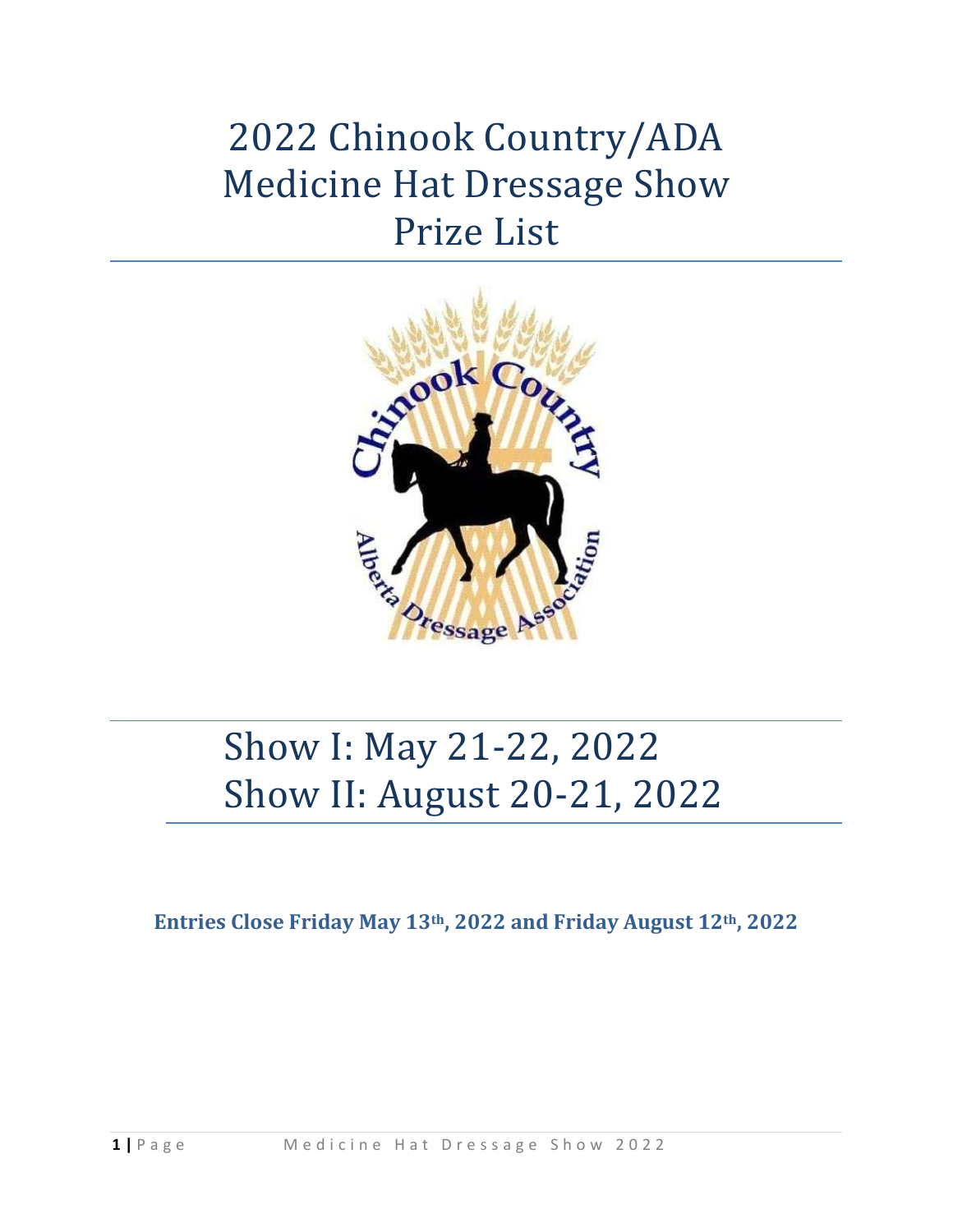# **Officials**

#### **Show Manager/Secretary:**

#### **Siobhan O'Connor – Medicine Hat Director with the CC/ADA**

Please contact Siobhan with any questions or concerns at [medicinehatdressage@gmail.com,](mailto:medicinehatdressage@gmail.com) 403-458-4711 (call or text), or through Facebook.

**Judges:** 

**Show I Rita Behan – EC Basic Judge**

**Show II Kim Vos – EC Medium Judge**

### Location

The show will be held at the Dunmore Equestrian Centre, located at 192 Charles Street, Dunmore Alberta.

This location is just off Highway 1, East of Medicine Hat Alberta. It is located across the highway from the Coop gas station in Dunmore. The Dunmore Equestrian Centre is a new and growing centre for equestrian events in Southeast Alberta. It is currently an outdoor facility.

#### **Stabling**

Outdoor pens are available to rent for this show. The pens are constructed of pipe panels and are 25'x25'. Portable pens or tying to trailers is also permitted. Water will be available onsite.

Camping on the grounds is allowed for a \$25/night fee. Please be aware that there are no camping services.

# Schedule

Show I will take place May 21-22, 2022.

Show II will take place August 20-21, 2022.

Competitors may haul their horses in Friday night, but any riding on Friday must be arranged through the Dunmore Equestrian Society and regular haul-in rates will apply. All horses should be gone from the facility by Sunday evening.

The show start and end times on Saturday and Sunday will depend on the number of entries. The full schedule of ride times will be posted after the closing date, no later than the Wednesday immediately preceding the show.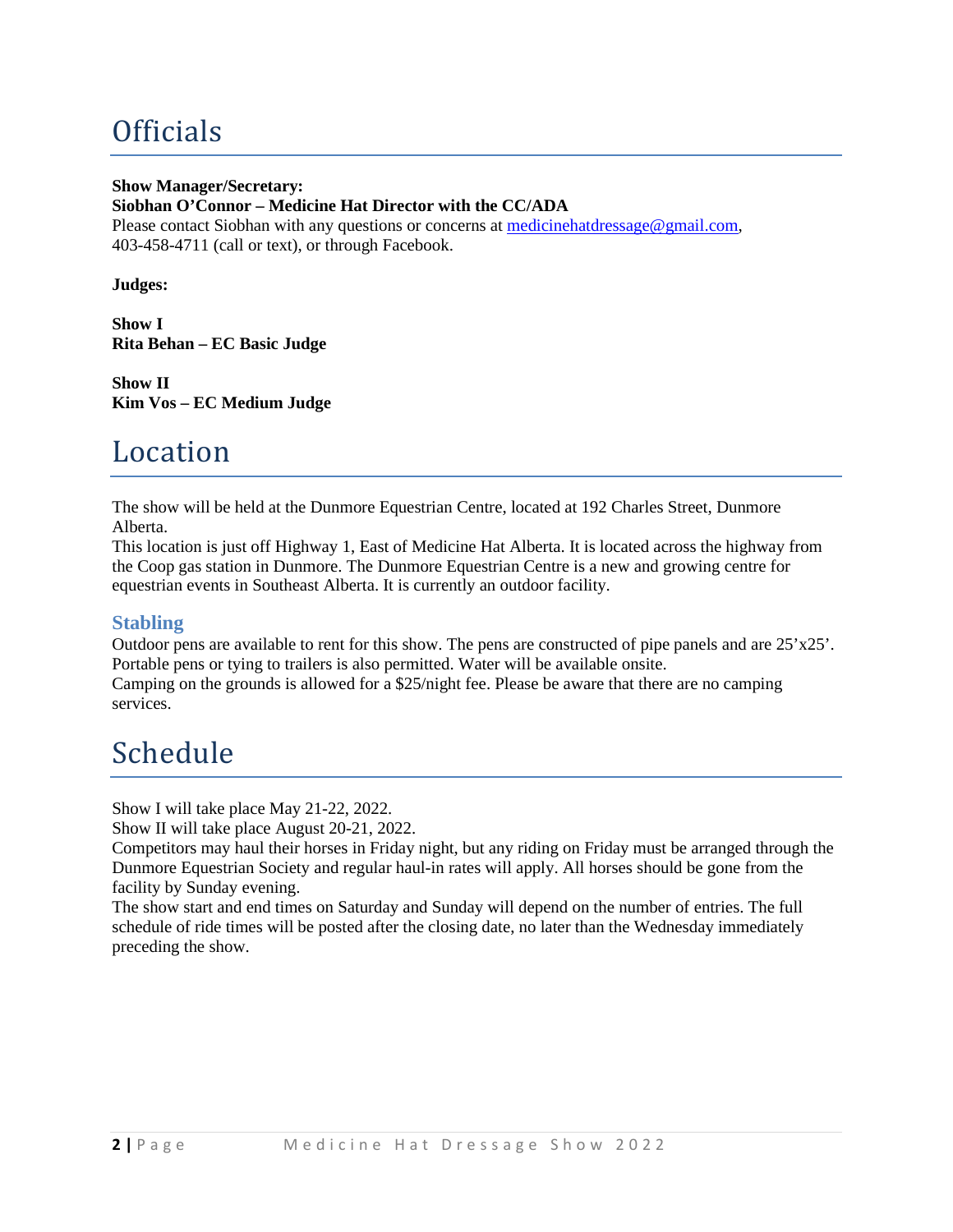# Competition and Facility Rules

The show will be conducted according to AEF rules as per the Wildrose Rulebook (available on [www.albertaequestrian.com\)](http://www.albertaequestrian.com/). The dressage will follow the rules in Chapter 10 in the Wildrose Rulebook as well as the Equine Canada rules, and the western dressage will follow the WSDAC Rule Book.

The abuse or inhumane treatment of a horse by an exhibitor, trainer or other person at an AEF Wild Rose sanctioned competition shall not be tolerated under any circumstances. The competition organizing committee has the right to bar such violators from further participation in the competition if necessary

Additional Rules:

- The warm-up area will be located beside the competition ring, it is the rider's responsibility to ensure that their horse does not interfere with tests in progress. Excessively unruly horses may be asked to leave.
- Lunging will only be permitted when the arena is empty, or outside the arena.
- Test readers will not be provided.
- All athletes must wear approved protective headwear at all times while mounted at the show. This includes both English and western riders, and applies to warm up areas as well.
- Each horse and rider combination may compete in a maximum of 4 classes per day.
- Dogs must be leashed at all times. No dogs allowed in the arena or on the bleachers.
- No horses allowed in spectator areas.
- No littering, this includes cigarette butts and sunflower seeds.

### COVID-19 Measures

Do not come to the show grounds if you are experiencing any symptoms or have contact with anyone with COVID-19.

This show will conform to any necessary health orders that are in effect at the time of the event.

While masks and social distancing are not currently required, please respect those that may still wish to take precautions. Tests and scores can be returned virtually for anyone who wants that.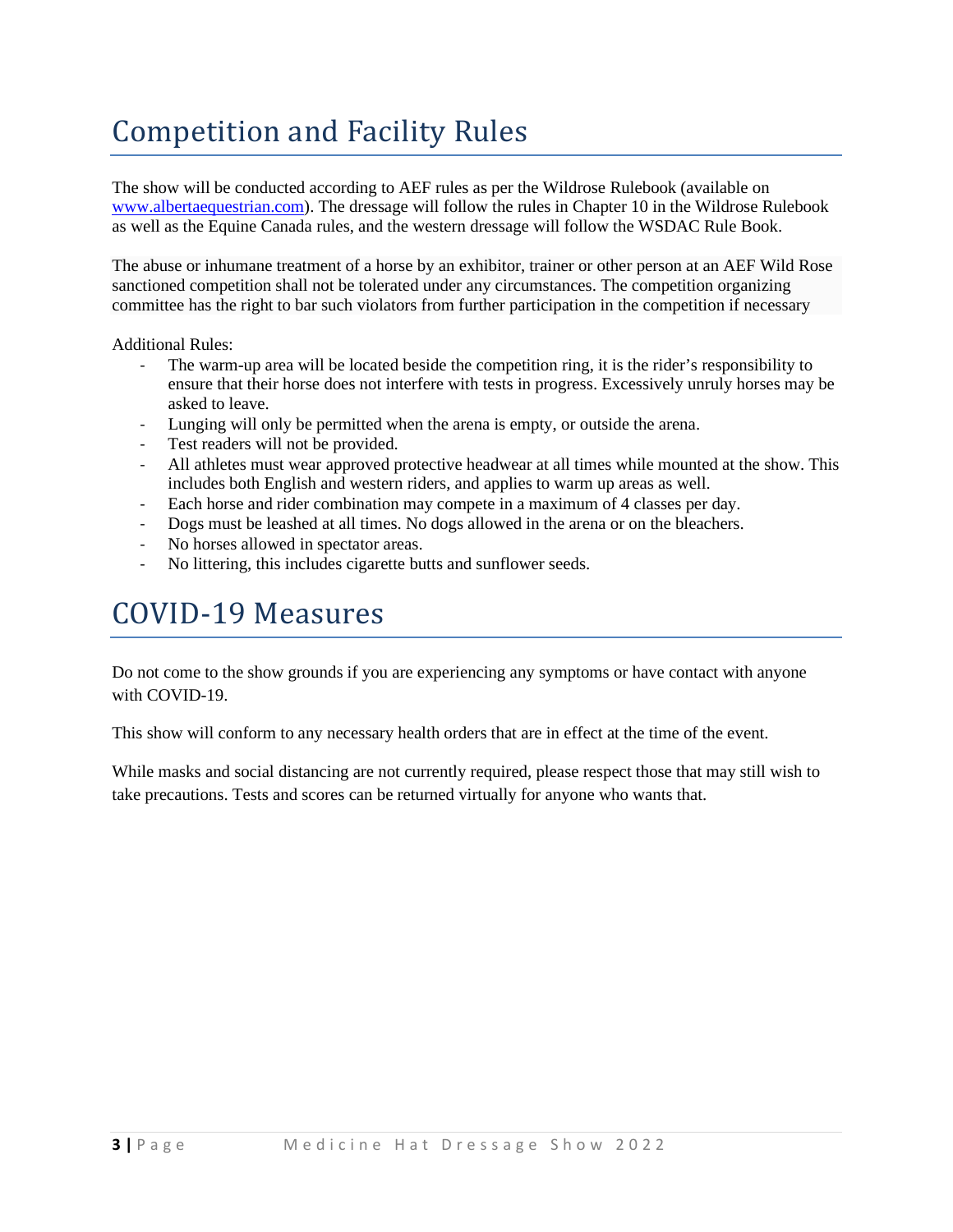### Entry Information

#### **All entries are due by midnight on Friday, May 13th, 2022 for Show I and midnight on Friday, August 12th, 2022 for Show II.**

Online Entry (Preferred Method):

Email scanned entries t[o medicinehatdressage@gmail.com.](mailto:medicinehatdressage@gmail.com) Good quality photos of forms are acceptable. Send etransfer for fees to [medicinehatdressage@gmail.com.](mailto:medicinehatdressage@gmail.com) Security question: "What is my sport?" answer: "dressage"

Paper Entry: Make cheques out to "Siobhan O'Connor" Phone Siobhan at 1-403-458-4711 to make arrangements to mail or drop off your cheque and entry form.

#### **Memberships**

This is an AEF Wildrose Show. All riders and horse owners require current AEF membership. Please submit a copy of the membership card with your entry form. Saskatchewan Horse Federation (SHF) is an acceptable alternative to AEF.

The Chinook Country chapter of the Alberta Dressage Association (CC/ADA) is supporting this show. All CC/ADA members get a \$10 discount on entries.

#### **Cancellation**

This is an outdoor show. In case of severe bad weather, unsafe footing, or lack of entries, the show management reserves the right to cancel or postpone the show. The show may also be cancelled related to COVID-19 if there is an increase in local cases or changes to Alberta health regulations or recommendations. In event of postponement or cancellation, all competitors will be notified and all entry fees will be refunded. The show may still run in moderate rain or cooler temperatures so please prepare accordingly.

#### **Refunds and Changes**

As this is a small show, we regret to inform you that refunds are not possible after the show closing date. However, free substitutions of the horse and/or rider are allowed with a letter from a vet or doctor, or in the case of a positive COVID test.

Apart from the above, changes to your entry can be made with a charge of \$20/change. This applies to changes in horse, rider, or class. Management reserves the right to refuse changes after the ride times have been published.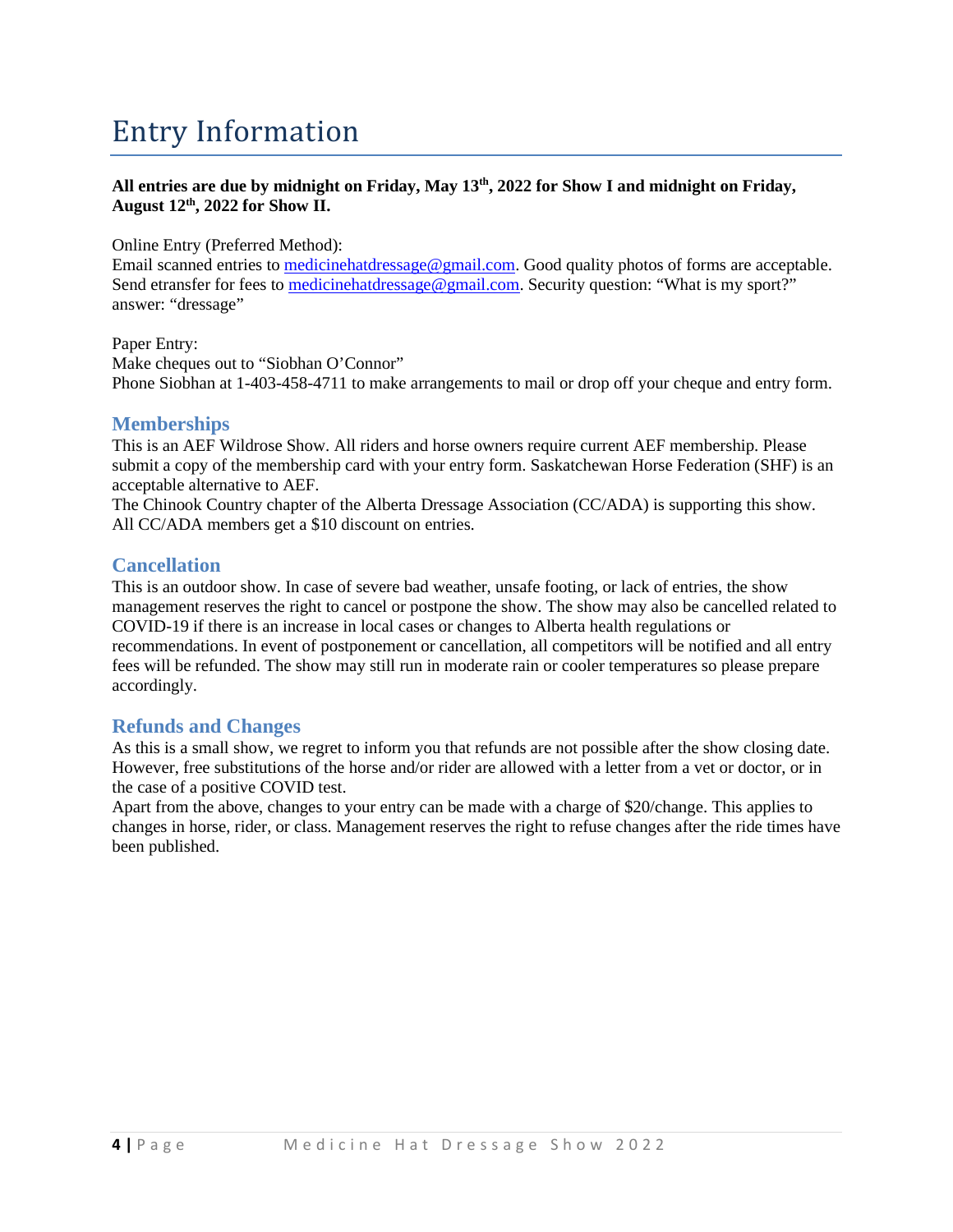### Prizes

Classes will have ribbons awarded to  $4<sup>th</sup>$  place. Any horse and rider pair earning a score of less than 51% on a test will not be eligible for ribbons or prizes. Show management reserves the right to combine classes within a division that have less than 3 entries each.

All classes and divisions will be placed as open (no separation between JR/AA/O).

#### **Division Championships**

The divisions offered are as follows:

- 1. Introductory
- 2. Training
- 3. First Level
- 4. Second Level
- 5. Third Level
- 6. Fourth Level
- 7. Western Dressage Intro Level
- 8. Western Dressage Basic Level
- 9. Western Dressage Level 1
- 10. Western Dressage Level 2
- 11. Western Dressage Level 3
- 12. Western Dressage Level 4

Champion and Reserve Champion ribbons and prizes will be awarded to the top two horse and rider combinations in each division. These standings will be calculated by adding the rider's three best dressage scores from the division over the weekend.

Divisions may be combined if they have less than 5 horse and rider combinations each. In the case of combined divisions, scores at higher levels will be multiplied by a factor of 1.1 when compared to the scores of a lower level.

### Sponsors

Please thank and support the following sponsors:

CC/ADA

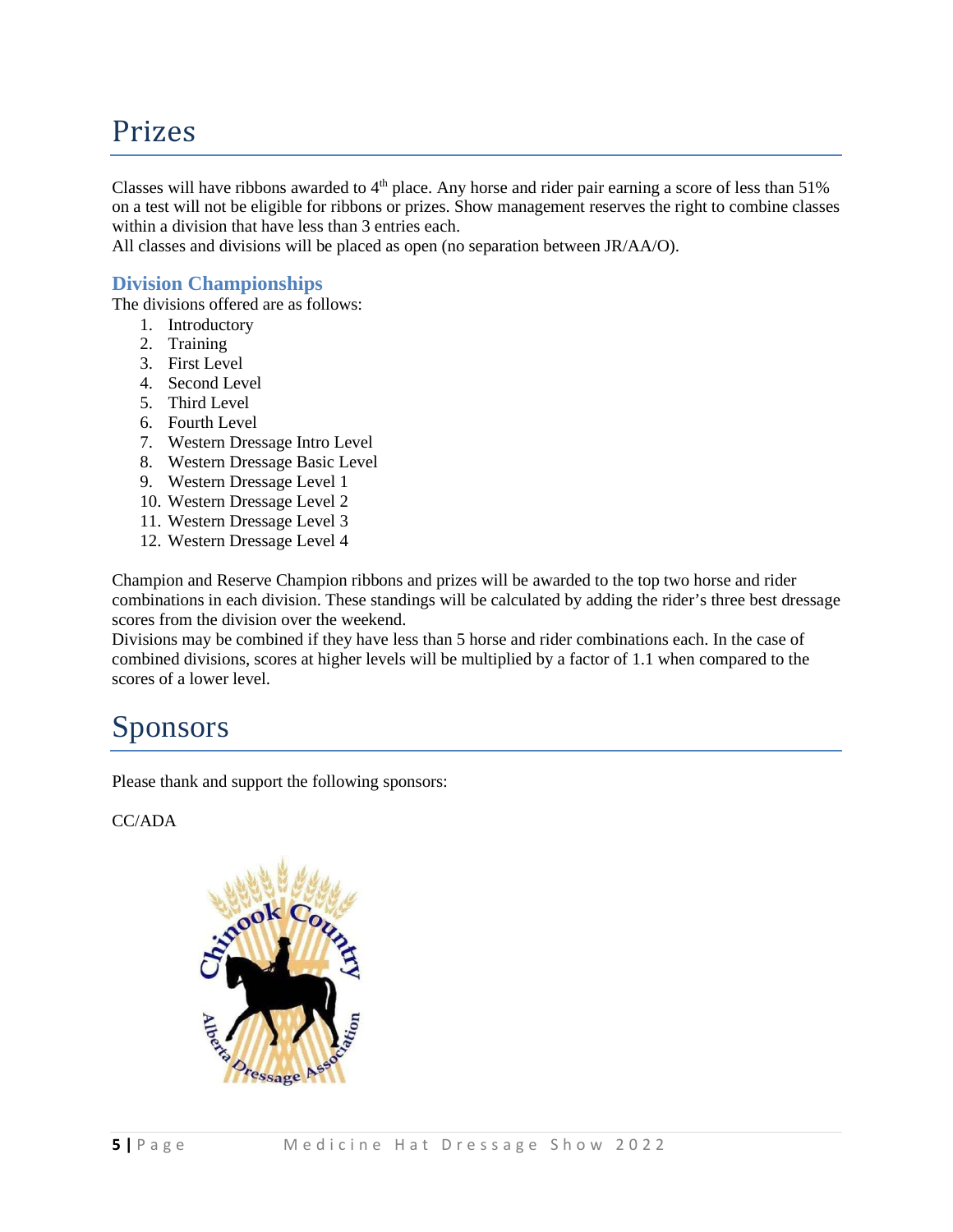## Class List

| <b>Saturday</b>                           | <b>Sunday</b>                             |
|-------------------------------------------|-------------------------------------------|
| 101 - Intro Test A                        | 201 - Intro Test A                        |
| 102 - Intro Test B                        | 202 - Intro Test B                        |
| 103 - Intro Test C                        | 203 - Intro Test C                        |
| 104 - Training Test 1                     | 204 - Training Test 1                     |
| 105 - Training Test 2                     | 205 – Training Test 2                     |
| 106 - Training Test 3                     | 206 - Training Test 3                     |
| 107 - First Level Test 1                  | 207 - First Level Test 1                  |
| 108 - First Level Test 2                  | 208 - First Level Test 2                  |
| 109 - First Level Test 3                  | 209 - First Level Test 3                  |
| 110 - Second Level Test 1                 | 210 - Second Level Test 1                 |
| 111 - Second Level Test 2                 | 211 - Second Level Test 2                 |
| 112 - Second Level Test 3                 | 212 - Second Level Test 3                 |
| 113 - Third Level Test 1                  | 213 - Third Level Test 1                  |
| 114 - Third Level Test 2                  | 214 - Third Level Test 2                  |
| 115 - Third Level Test 3                  | 215 - Third Level Test 3                  |
| 116 - Fourth Level Test 1                 | 216 - Fourth Level Test 1                 |
| 117 - Fourth Level Test 2                 | 217 - Fourth Level Test 2                 |
| 118 - Fourth Level Test 3                 | 218 - Fourth Level Test 3                 |
| 301 - Western Dressage Intro Level Test A | 401 – Western Dressage Intro Level Test A |
| 302 - Western Dressage Intro Level Test B | 402 – Western Dressage Intro Level Test C |
| 303 - Western Dressage Intro Level Test C | 403 - Western Dressage Intro Level Test D |
| 304 - Western Dressage Basic Level Test A | 404 - Western Dressage Basic Level Test A |
| 305 - Western Dressage Basic Level Test B | 405 – Western Dressage Basic Level Test C |
| 306 - Western Dressage Basic Level Test C | 406 – Western Dressage Basic Level Test D |
| 307 - Western Dressage Level 1 Test A     | 407 – Western Dressage Level 1 Test A     |
| 308 - Western Dressage Level 1 Test B     | 408 – Western Dressage Level 1 Test C     |
| 309 - Western Dressage Level 1 Test C     | 409 - Western Dressage Level 1 Test D     |
| 310 - Western Dressage Level 2 Test A     | 410 - Western Dressage Level 2 Test A     |
| 311 - Western Dressage Level 2 Test B     | 411 – Western Dressage Level 2 Test C     |
| 312 - Western Dressage Level 2 Test C     | 412 – Western Dressage Level 2 Test D     |
| 313 - Western Dressage Level 3 Test A     | 413 – Western Dressage Level 3 Test A     |
| 314 - Western Dressage Level 3 Test B     | 414 – Western Dressage Level 3 Test C     |
| 315 – Western Dressage Level 3 Test C     | 415 – Western Dressage Level 3 Test D     |
| 316 - Western Dressage Level 4 Test A     | 416 - Western Dressage Level 4 Test A     |
| 317 – Western Dressage Level 4 Test B     | 417 – Western Dressage Level 4 Test C     |
| 318 – Western Dressage Level 4 Test C     | 418 – Western Dressage Level 4 Test D     |

#### **Tests:**

Classes 101-118/201-218 – 2019 Equine Canada/USEF tests, available at <https://www.equestrian.ca/sport/dressage/tests>

Classes 301-318/401-418 – WSDAC tests, available at [https://westernstyledressage.ca/wsdac-tests-](https://westernstyledressage.ca/wsdac-tests-%2F-rules) [%2F-rules](https://westernstyledressage.ca/wsdac-tests-%2F-rules)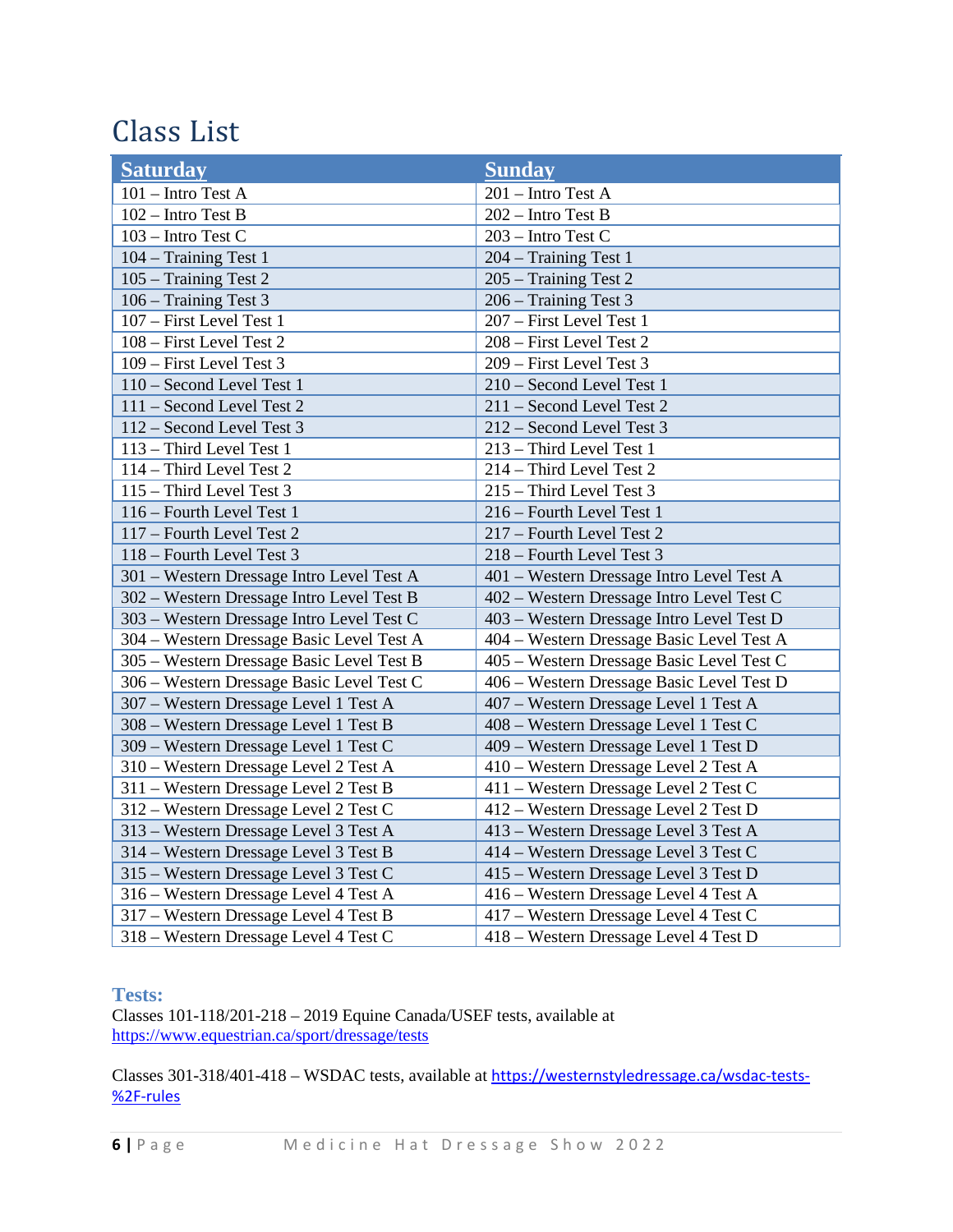### **Entry Form**

One entry form per horse and rider combination

| <b>Horse Information</b>                                                      |                        |                         |  |  |
|-------------------------------------------------------------------------------|------------------------|-------------------------|--|--|
| Horse's Name:                                                                 |                        |                         |  |  |
| Owner's Name:                                                                 |                        | $AEF$ # (include copy)  |  |  |
| Address:                                                                      |                        | Email:                  |  |  |
| Cell:                                                                         |                        | Alternate phone:        |  |  |
| Person Responsible for                                                        |                        | Email:                  |  |  |
| Horse (Owner, Rider,                                                          |                        |                         |  |  |
| Parent or other):                                                             |                        |                         |  |  |
| Cell:                                                                         |                        | Alternate phone:        |  |  |
| <b>Rider Information</b>                                                      |                        |                         |  |  |
| Rider's Name:                                                                 |                        | $AEF \# (include copy)$ |  |  |
| Address:                                                                      |                        | Email:                  |  |  |
| Cell:                                                                         |                        | Alternate phone:        |  |  |
| <b>Rider Category:</b>                                                        | Junior<br>$\Box$ Adult | Coach (if applicable):  |  |  |
| <b>Contact Person</b> (Show information will be sent to one person per entry) |                        |                         |  |  |
| <b>Contact Name:</b>                                                          |                        | <b>Contact Email:</b>   |  |  |
| <b>Contact Phone:</b>                                                         |                        |                         |  |  |

| <b>Classes</b>           |                                                  |                                 |  |
|--------------------------|--------------------------------------------------|---------------------------------|--|
| Class #                  | <b>Description</b> (e.g. Sunday Training Test 2) |                                 |  |
|                          |                                                  |                                 |  |
|                          |                                                  |                                 |  |
|                          |                                                  |                                 |  |
|                          |                                                  |                                 |  |
|                          |                                                  |                                 |  |
|                          |                                                  |                                 |  |
|                          |                                                  |                                 |  |
|                          |                                                  |                                 |  |
| <b>Fees</b>              |                                                  |                                 |  |
| Office Fee               | Mandatory                                        | $= $30$                         |  |
| <b>Class Totals</b>      | # of classes x \$30                              | $\equiv$                        |  |
| <b>Friday Stabling</b>   | $\#$ of pens x \$25                              | $=$                             |  |
| <b>Saturday Stabling</b> | $\#$ of pens x \$25                              | $=$                             |  |
| <b>Sunday Stabling</b>   | $#$ of pens x \$25                               | $=$                             |  |
| Camping (no services)    | $#$ of nights x \$25/unit                        | $=$                             |  |
| Chinook Country/ADA      | -\$10 for current members                        | $=$                             |  |
| Discount                 |                                                  |                                 |  |
| <b>Total</b>             |                                                  | $=$                             |  |
| Method of payment        | Interac E-transfer to                            | Cheque to Siobhan O'Connor<br>L |  |
| (please check)           | medicinehatdressage@gmail.com                    |                                 |  |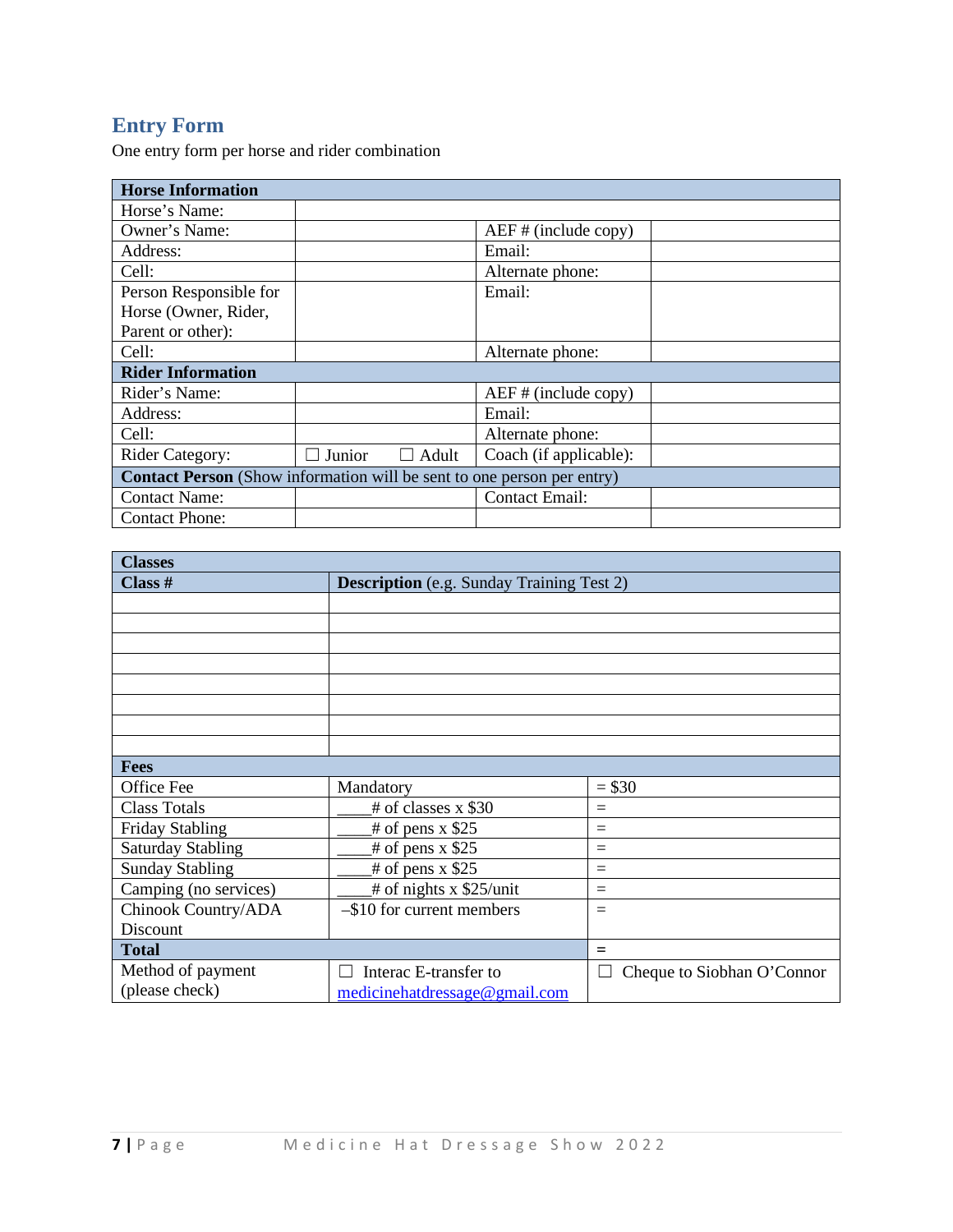### **Volunteer Form**

This is a small show run by a small group of people. In order to make the show possible, we need volunteers. If possible please sign up below to work a shift of 1-2 hours at the show. This can be done by yourself, or a friend or family member. Shift times will be scheduled away from ride times for all riders. The volunteer schedule will be posted no later than Wednesday before the show.

Please provide volunteer information and rank your preferences for job.

| Rider's Name:                   |                                          |
|---------------------------------|------------------------------------------|
| Volunteer's Name:               |                                          |
| Connection to Rider:            |                                          |
| Volunteer's Cell #:             |                                          |
| Volunteer's Email Address:      |                                          |
| Days available                  | Friday (set up only)                     |
| (please select all that apply): | Saturday                                 |
|                                 | Sunday                                   |
| First preference of job:        | Runner                                   |
| (please check)                  | Office Helper                            |
|                                 | Set Up (Friday evening/Saturday morning) |
|                                 | Take Down (Sunday afternoon)             |
| Second preference of job:       | Runner                                   |
| (please check)                  | Office Helper                            |
|                                 | Set Up (Friday evening/Saturday morning) |
|                                 | Take Down (Sunday afternoon)             |
| Any notes:                      |                                          |
|                                 |                                          |
|                                 |                                          |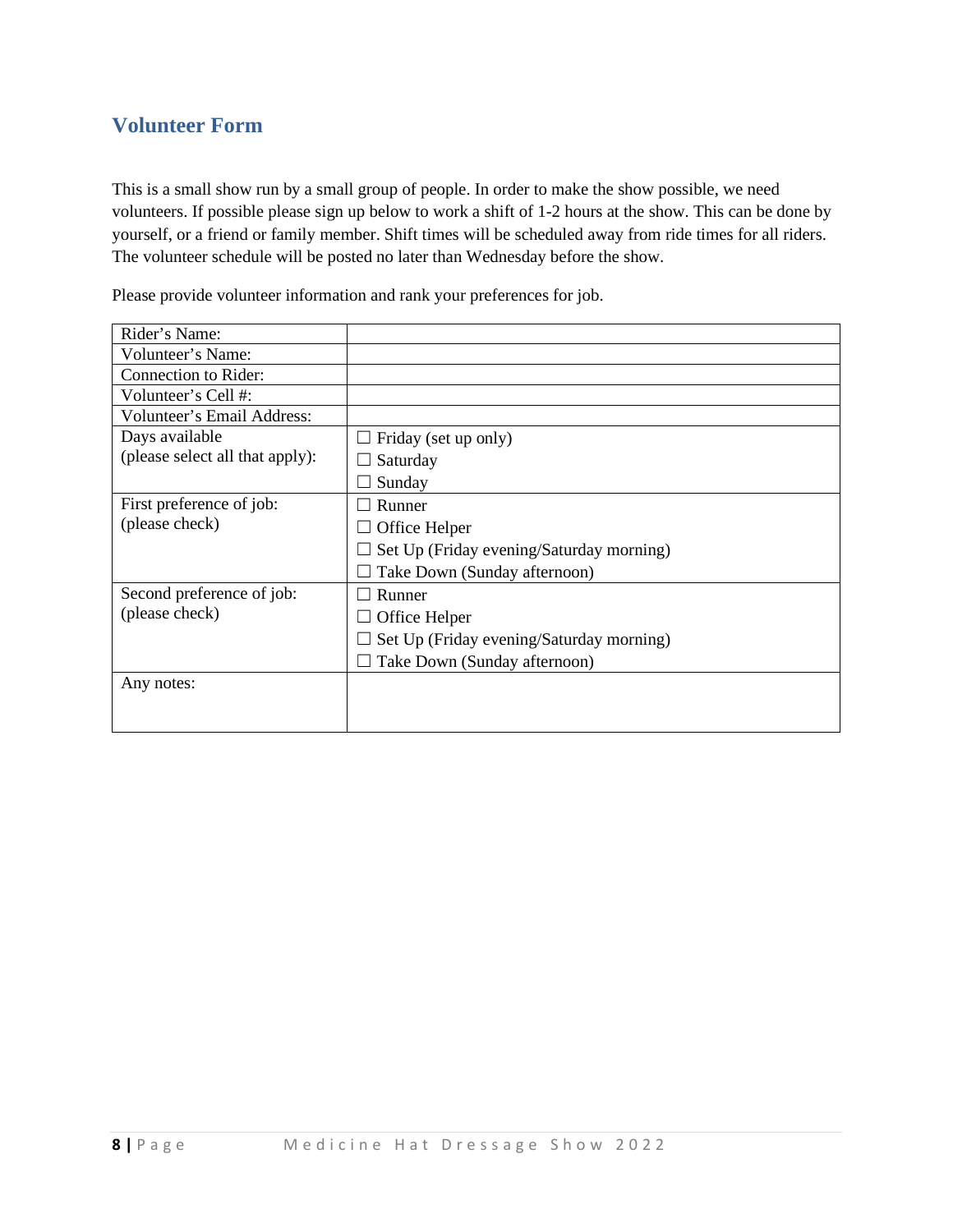#### ACKNOWLEDGMENT of RISK and RELEASE of LIABILITY – **For Participants Age 18 or Older**

#### Please Print Clearly

| D<br>. . |             |  |  |  |
|----------|-------------|--|--|--|
|          | ັບ<br>_____ |  |  |  |

Every Person must Read and Understand this form before Participating in Equine Activities TO: CC/ADA; Dunmore Equestrian Society; their directors, employees, officers, volunteers, business operators, and site property owners (all of them collectively called the HOST)

Initial each item below After Reading and Understanding the item

\_\_\_\_ 1. I Understand there are Inherent DANGERS, HAZARDS and RISKS, (collectively called RISKS) associated with Equine Activities and injuries resulting from these "RISKS" are a common occurrence.

\_\_\_\_ 2. I Acknowledge that the Inherent "RISKS" of Equine Activities mean those DANGEROUS conditions which are an integral part of Equine Activities, including but not limited to:

- The propensity of any equine to behave in ways that might result in injury, harm or death to persons on or around them and to potentially collide with, bite or kick other animals, people, or objects.
- The unpredictability of an equine's reaction to such things as sounds, sudden movement, tremors, vibrations, unfamiliar objects, persons or other animals and hazards such as subsurface objects.
- The potential for other participant (s) to act in a negligent manner that might contribute to injury to themselves or others, such as failing to act within their ability or to maintain control over an equine.

\_\_\_\_ 3. I Freely Accept and Fully Assume All Responsibility for the Inherent "RISKS" and the possibility of personal injury, death, property damage or loss resulting from my Participation in Equine Activities.

\_\_\_\_ 4. I Acknowledge that it remains my Sole Responsibility to act in such a manner as to be responsible for my own safety and to Participate Within My Own Limits.

\_\_\_\_ 5. In addition to consideration given for my Participate in Equine Activity, I and my heirs, executors, administrators and assigns (collectively called my "Legal Representatives") agree

- To Waive All Claims that I might have against the "HOST"; and
- To Release the "HOST" from Any and All Liability for any loss, damages, injury, or expense that I or my "Legal Representatives" might suffer as a result of my Participation due to any cause whatsoever including any NEGLIGENCE ON THE PART OF THE "HOST"; and
- To HOLD HARMLESS AND INDEMNIFY THE "HOST" from any and all liability for property damage or personal injury to any third party which might result from my Participation in Equine Activities.

Before signing this form I read it (as indicated by my initials above) and I stated that I understand it. I know that signing this form, waives certain legal rights I or my "Legal Representatives" might have against the "HOST". Do Not Sign until you Understand All Items Above SIGNED This \_\_\_\_\_\_\_\_\_\_\_\_day of \_\_\_\_\_\_\_\_\_\_\_\_\_\_\_\_\_\_\_\_\_\_\_\_\_\_\_\_\_\_20 \_\_\_\_\_\_\_\_

(Print Name of Participant)

\_\_\_\_\_\_\_\_\_\_\_\_\_\_\_\_\_\_\_\_\_\_\_\_\_\_\_\_\_\_\_\_\_\_\_\_\_\_

\_\_\_\_\_\_\_\_\_\_\_\_\_\_\_\_\_\_\_\_\_\_\_\_\_\_\_\_\_\_\_\_\_\_\_\_\_\_

(Signature of Participant)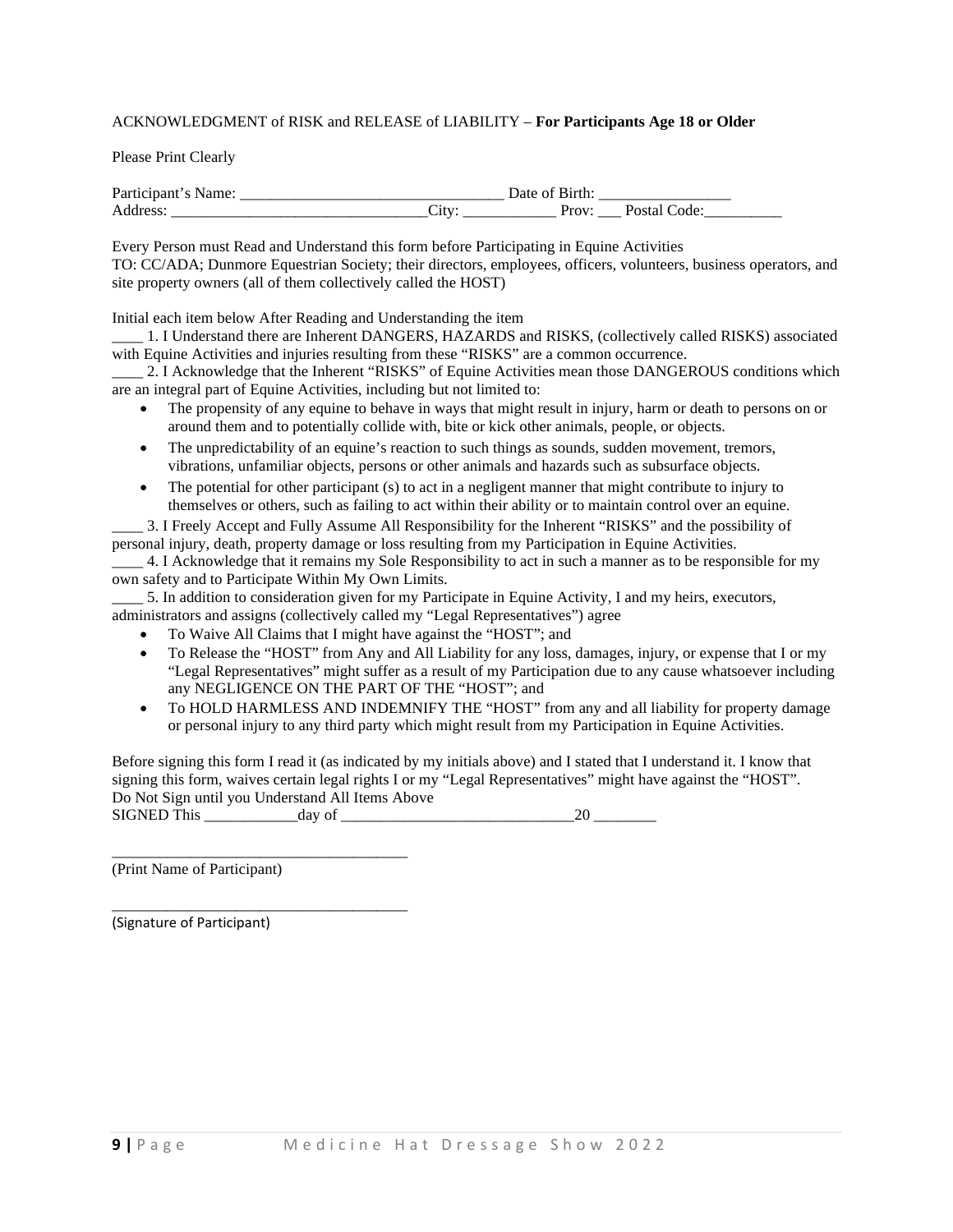#### ACKNOWLEDGMENT of RISK and RELEASE of LIABILITY – **For Participants Under 18 Years Old**

Please Print Clearly

| Participant's Name: | Date of Birth: |                |         |  |
|---------------------|----------------|----------------|---------|--|
| Guardian's Name:    |                | Date of Birth: |         |  |
| Address:            | . litv         | Prov:          | Postal: |  |

The Guardian must Read and Understand prior to the Youth Participating in Equine Activities TO: CC/ADA; Dunmore Equestrian Society; their directors, employees, officers, volunteers, business operators, and

site property owners (all of them collectively called the HOST)

Initial each item below After Reading and Understanding the item

\_\_\_\_ 1. I am the Parent and/or Legal Guardian of the infant Participant named above and am executing this form on behalf of the infant Participant in my capacity as parent and/or guardian and with the intent that this form be binding on myself and infant Participant for all legal purposes.

2. I Understand there are Inherent DANGERS, HAZARDS and RISKS, (collectively called RISKS) associated with Equine Activities and injuries resulting from these "RISKS" are a common occurrence.

\_\_\_\_ 3. I Acknowledge that the Inherent "RISKS" of Equine Activities mean those DANGEROUS conditions which are an integral part of Equine Activities, including but not limited to:

- The propensity of any equine to behave in ways that might result in injury, harm or death to persons on or around them and to potentially collide with, bite or kick other animals, people, or objects.
- The unpredictability of an equine's reaction to such things as sounds, sudden movement, tremors, vibrations, unfamiliar objects, persons or other animals and hazards such as subsurface objects.
- The potential for other participant (s) to act in a negligent manner that might contribute to injury to themselves or others, such as failing to act within their ability or to maintain control over an equine.

\_\_\_\_ 4. I Freely Accept and Fully Assume All Responsibility for the Inherent "RISKS" and the possibility of personal injury, death, property damage or loss which might result from the infant being a Participant.

\_\_\_\_ 5. I Acknowledge that it remains my Sole Responsibility for the safety of the infant Participant and for the infant to Participate within his/her own limits.

\_\_\_\_ 6. In addition to consideration given for the infant to Participate in Equine Activity, I and my heirs, executors, administrators and assigns (collectively called my "Legal Representatives") agree

- To Waive All Claims that I or the infant Participant might have against the "HOST"; and
- To Release the "HOST" from Any and All Liability for any loss, damages, injury, or expense that I, the infant Participant or our "Legal Representatives" might suffer as a result of the infant's Participation due to any cause including any NEGLIGENCE ON THE PART OF THE "HOST"; and
- To HOLD HARMLESS AND INDEMNIFY THE "HOST" from any and all liability for property damage or personal injury to the infant Participant or to any third party which might result from the infant's Participation.

Before signing this form I read it (as indicated by my initials above) and I stated that I understand it. I further state I am aware that signing this form, waives certain legal rights I and/or the infant Participant and/or our "Legal Representatives" might have against the "HOST". Do Not Sign until you Understand All Items Above  $SIGNED$  This  $\_\_\_\_\_\_\_$  day of  $\_\_\_\_\_\_\_\_$ 

(Print Name of Guardian)

\_\_\_\_\_\_\_\_\_\_\_\_\_\_\_\_\_\_\_\_\_\_\_\_\_\_\_\_\_\_\_\_\_\_\_\_\_\_\_\_\_\_

\_\_\_\_\_\_\_\_\_\_\_\_\_\_\_\_\_\_\_\_\_\_\_\_\_\_\_\_\_\_\_\_\_\_\_\_\_\_\_\_\_\_

(Signature of Guardian)